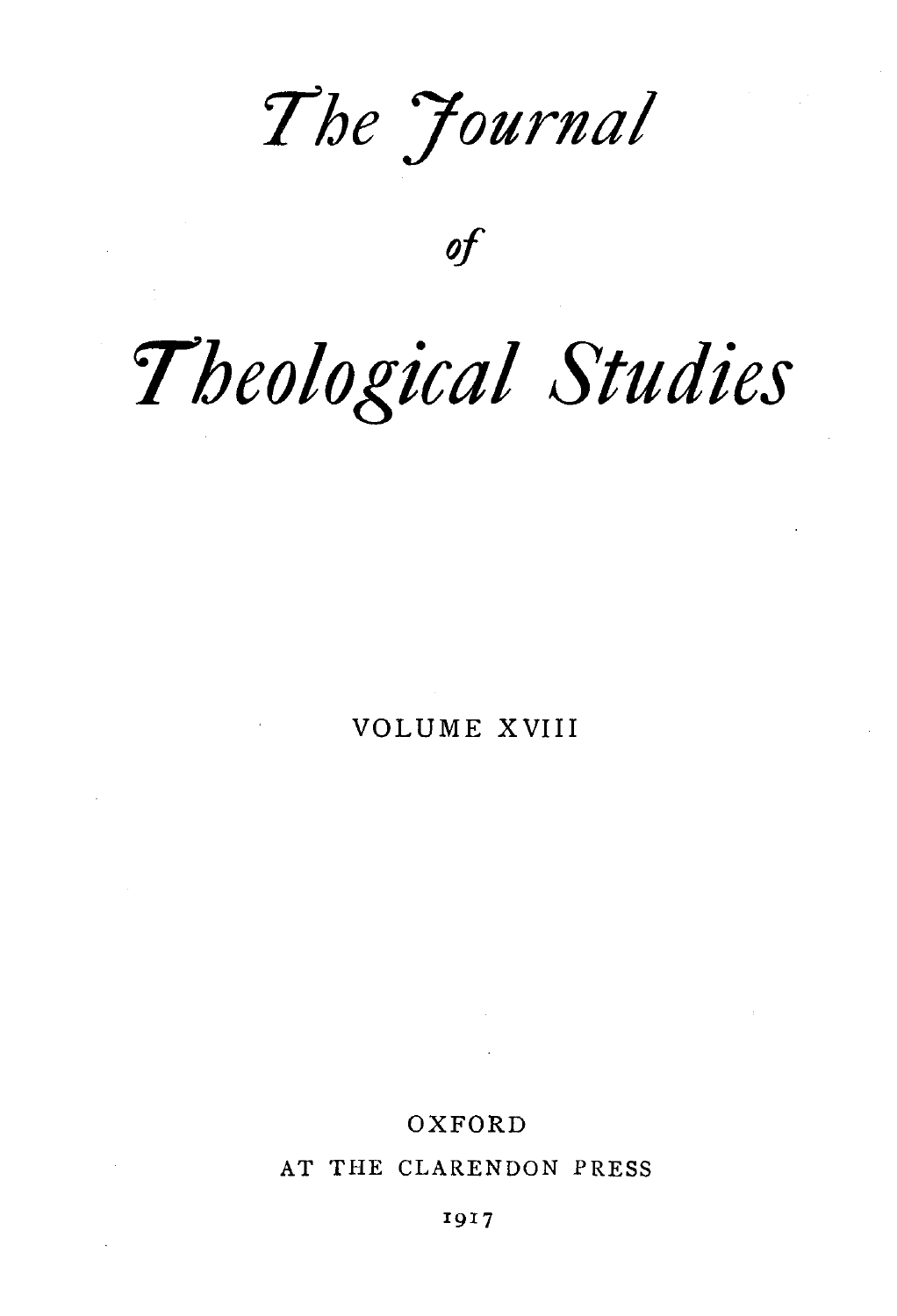### OXFORD UNIVERSITY PRESS

LONDON EDINBURGH GLASGOW NEW YORK TORONTO MELBOURNE CAPE TOWN BOMBAY HUMPHREY MILFORD PUBLISHER TO THE UNIVERSITY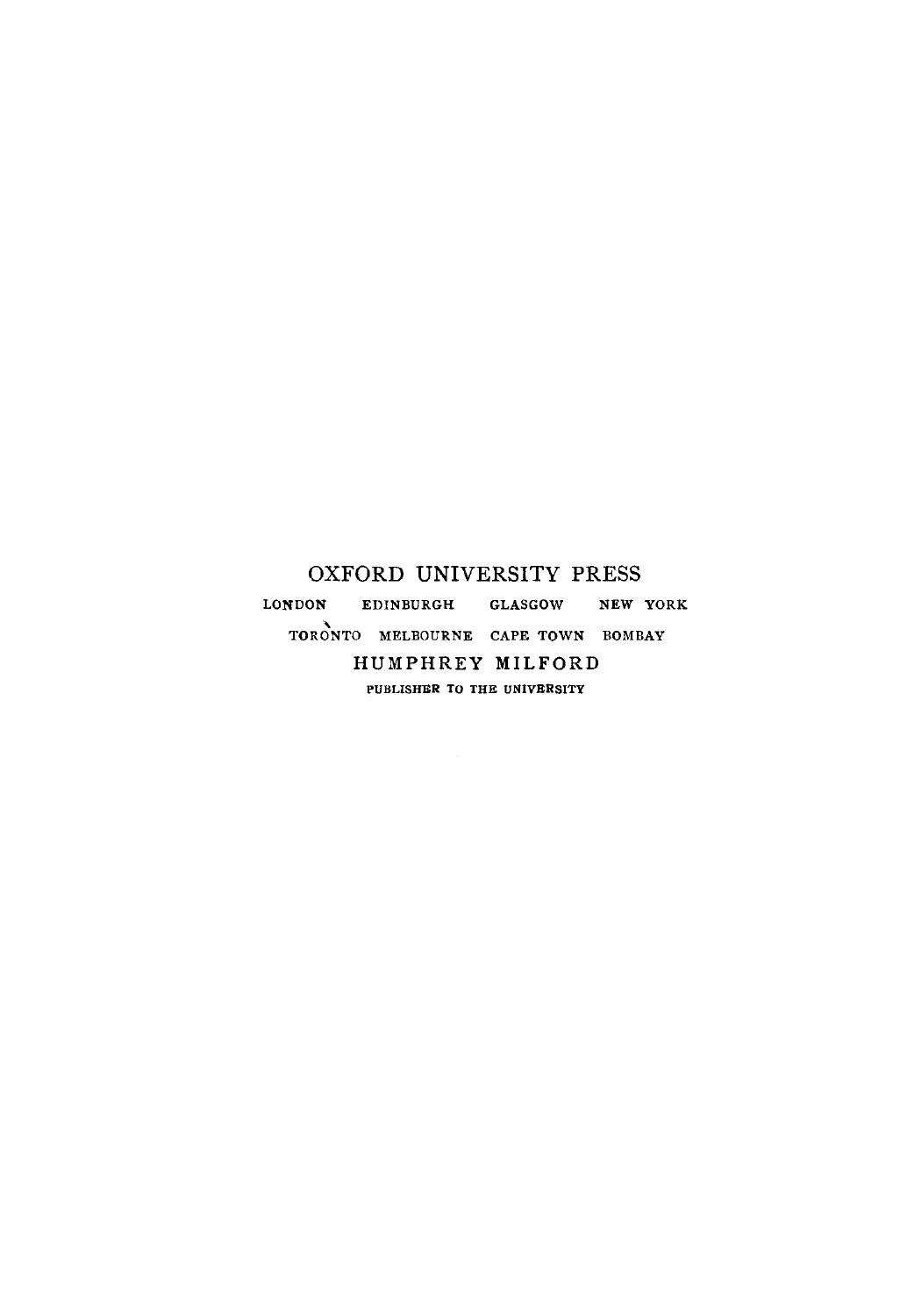### *COMMITTEE OF DIRECTION:*

Rev. DR. BARNES, Hulsean Professor of Divinity, Cambridge. F. C. BuRKITT, D.D., Norrisian Professor of Divinity, Cambridge. Rev. DR. CooKE, Regius Professor of Hebrew, Oxford. Rev. DR. HoLLAND, Regius Professor of Divinity, Oxford. Rev. DR. KENNETT, Regius Professor of Hebrew, Cambridge. Very Rev. DR. KIRKPATRICK, Dean of Ely. Rev. DR. LocK, Dean Ireland's Professor of Exegesis, Oxford. Rev. DR. MAsoN, Canon of Canterbury. Very Rev. DR. J. ARMITAGE RoBINSON, Dean of Wells. Rev. DR. SANDAY, Lady Margaret Professor of Divinity, Oxford. Rev. DR. STANTON, Regius Professor of Divinity, Cambridge. Very Rev. DR. STRONG, Dean of Christ Church, Oxford.

#### *EDITORS:*

Rev. DR. BETHUNE-BAKER, 23 Cranmer Road, Cambridge. Rev. F. E. BRIGHTMAN, Magdalen College, Oxford.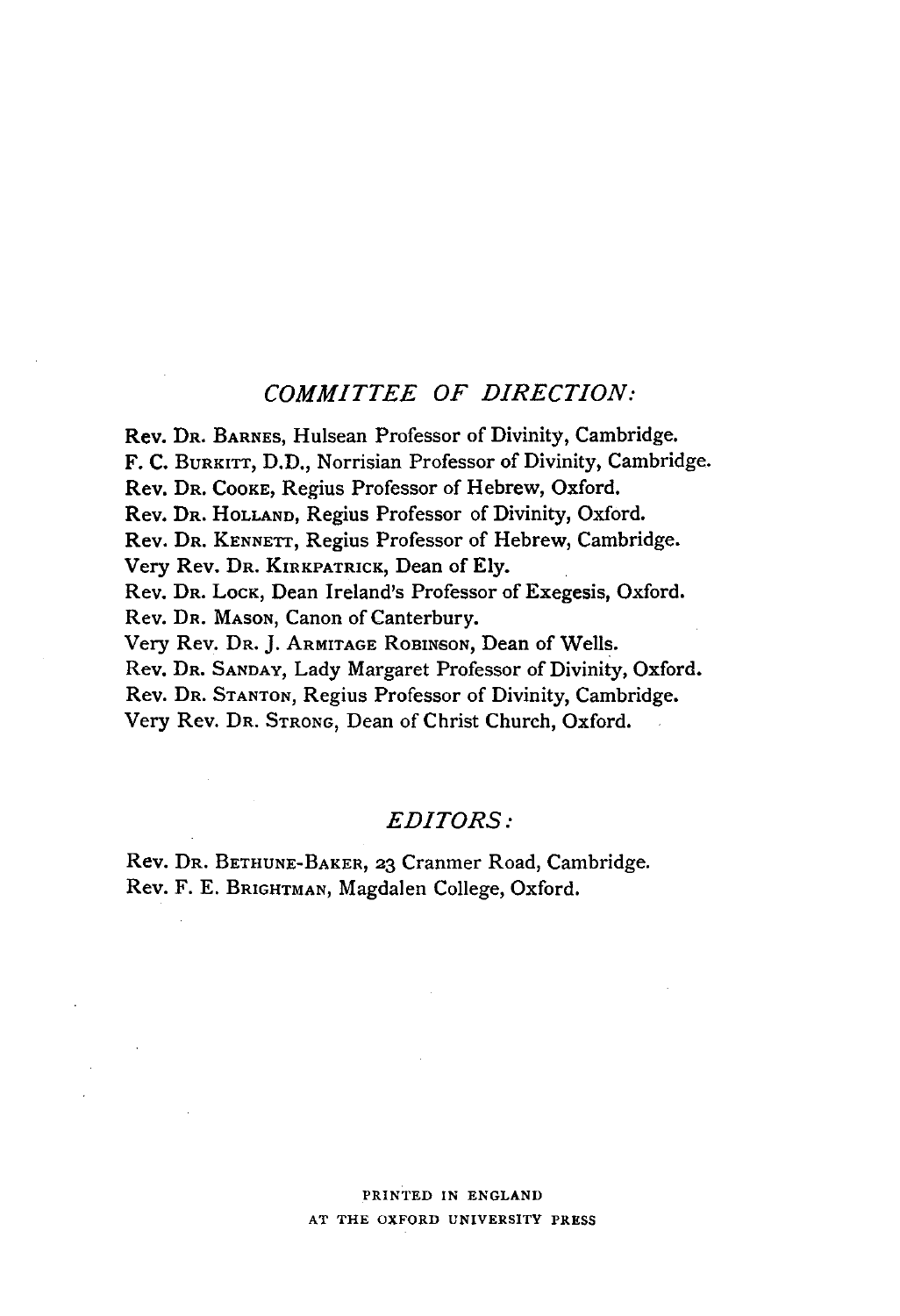|  | INDEX OF WRITERS |
|--|------------------|
|  |                  |

| AYTOUN, R. A.                                                                                                         | PAGE       |
|-----------------------------------------------------------------------------------------------------------------------|------------|
| THE TEN LUCAN HYMNS OF THE NATIVITY IN THEIR ORIGINAL<br><b>LANGUAGE</b>                                              | 274        |
| BARTLET, J.V.<br>FRAGMENTS OF THE Didascalia Apostolorum IN GREEK<br>A NEW FIFTH-SIXTH CENTURY FRAGMENT OF I TIMOTHY. | 301<br>309 |
| BARNES, W. E.                                                                                                         |            |
| La Bibbia (L. Salvatorelli).<br>THE TEXT OF PSALM ii 12                                                               | 88<br>24   |
| REVISION OF THE PRAYER BOOK PSALTER                                                                                   | 61         |
| SELAH-SOME FACTS AND A SUGGESTION                                                                                     | 263        |
| BETHUNE-BAKER, J. F.<br>New Tracts on the Creed (H. S. Holland and others)                                            | 83         |
| ST GREGORY OF NYSSA The Life of St Macrina (W. K. L.                                                                  |            |
| Clarke).                                                                                                              | 87         |
| ST IRENAEUS Against the Heresies (F. R. Hitchcock)                                                                    | 88         |
| BINDLEY, T. H.                                                                                                        |            |
| Rufinus on the Apostles' Creed (E. F. Morrison)<br>Q. S. F. Tertulliani Apologeticus (J. E. B. Mayor-A. Souter).      | 92<br>335  |
| BINNS, L. E.                                                                                                          |            |
| THE SYRIAN CAMPAIGN OF NECHO II                                                                                       | 36         |
| BUTTERWORTH, G.W.<br>THE STORY OF ST JOHN AND THE ROBBER.                                                             | 141        |
| COLSON, F. H.                                                                                                         |            |
| PHILO ON EDUCATION                                                                                                    | 151        |
| CONNOLLY, R. H.                                                                                                       |            |
| The Commentaries of Isho'dad of Merv (M. D. Gibson).                                                                  | 252        |
| Paradigms and Exercises in Syriac Grammar (T. H. Robinson)                                                            | 254        |
| THE ORDINATION PRAYERS OF HIPPOLYTUS.<br>Te decet laus                                                                | 55         |
|                                                                                                                       | 59         |
| COOK, S.A.<br>CHRONICLE OF OLD TESTAMENT LITERATURE                                                                   | 339        |
| CRONIN, H. S.<br>ABILENE, THE JEWISH HERODS, AND ST LUKE                                                              | 147        |
|                                                                                                                       |            |

 $\mathbf{I}$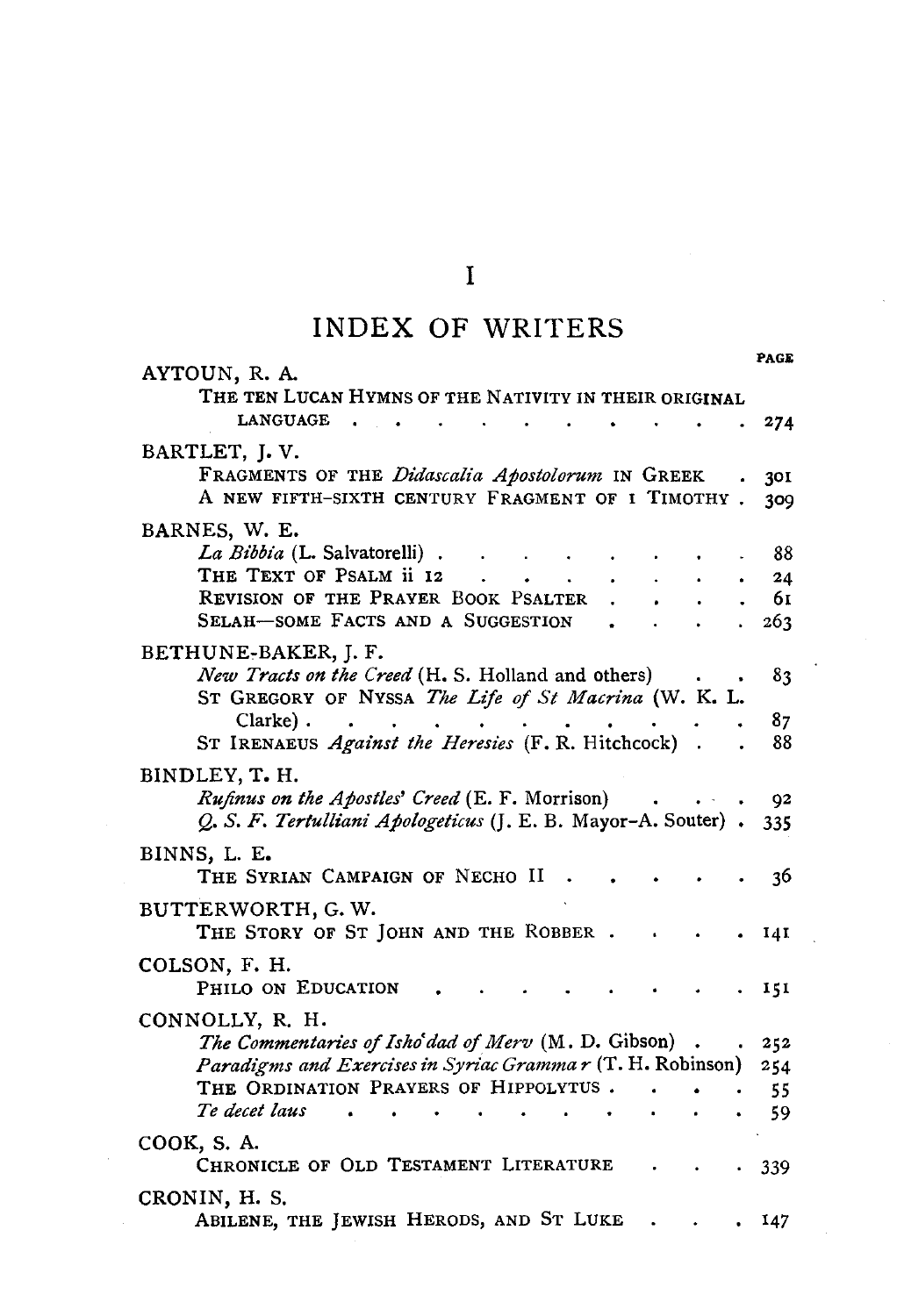#### INDEX OF WRITERS

|                                                                                                                     | PAGE            |
|---------------------------------------------------------------------------------------------------------------------|-----------------|
| ESPOSITO, M.<br>A FRAGMENT OF THE Dialogi OF SULPICIUS SEVERUS.<br>ON SOME WALDENSIAN MSS .<br>$\ddot{\phantom{0}}$ | 320<br>177      |
| FIGGIS, J. N.<br>SOME RECENT BOSSUET LITERATURE                                                                     | 3 <sub>13</sub> |
| FOX, S. F. D.<br>De Essentia sacramenti Ordinis disquisitio historico-theologica<br>(G. M. Card. Van Rossum). .     | 325             |
| FRERE, W. H.<br>THE CAROLINGIAN <i>Gregorianum</i> : ITS SECTIONS AND THEIR                                         |                 |
| NUMBERING.                                                                                                          | 47              |
| HALL, G. N. L.<br>Forerunners and Rivals of Christianity (F. Legge).                                                | 88              |
| HAMILTON, H.<br>Introduction à l'étude du Merveilleux et du Miracle (J. de                                          |                 |
| Tonquédec).<br>The Problem of Suffering in the Old Testament (J. Y. Batley).                                        | 243<br>242      |
| The Witness of the Church (S. Hart).                                                                                | 243             |
| HART, J. H. A.<br>Through the Jews to God: a Challenge (S. C. Kirkpatrick)                                          | 93              |
| JACKSON, H. L.<br>THE DEATH OF JOHN, SON OF ZEBEDEE                                                                 | 30              |
| JAMES, M. R.<br>EGO SALATHIEL QUI ET EZRAS                                                                          | 167             |
| SOME COPTIC APOCRYPHA                                                                                               | 163             |
| JONES, M.<br>Aetatis Imperatoriae Scriptores Graeci et Latini (P. J. Enk and                                        |                 |
| D. Plooii)                                                                                                          | 248             |
| MAJOR, H. D. A.<br>Alwvios: ITS USE AND MEANING ESPECIALLY IN THE NEW                                               |                 |
| TESTAMENT.                                                                                                          | 7               |
| MARRIOTT, G. L.<br>THE LAUSIAC HISTORY OF PALLADIUS AND A HOMILY                                                    |                 |
| ASCRIBED TO MACARIUS OF EGYPT.<br>$\sim$<br>$\ddot{\phantom{a}}$<br>THE SEVEN HOMILIES OF MACARIUS IN FLORILEGIA.   | 68              |
| SYMEON METAPHRASTES AND THE SEVEN HOMILIES OF                                                                       | 70              |
| MACARIUS OF EGYPT.                                                                                                  | 71              |
| MASON, A. J.<br>HENRY BARCLAY SWETE.                                                                                | 257             |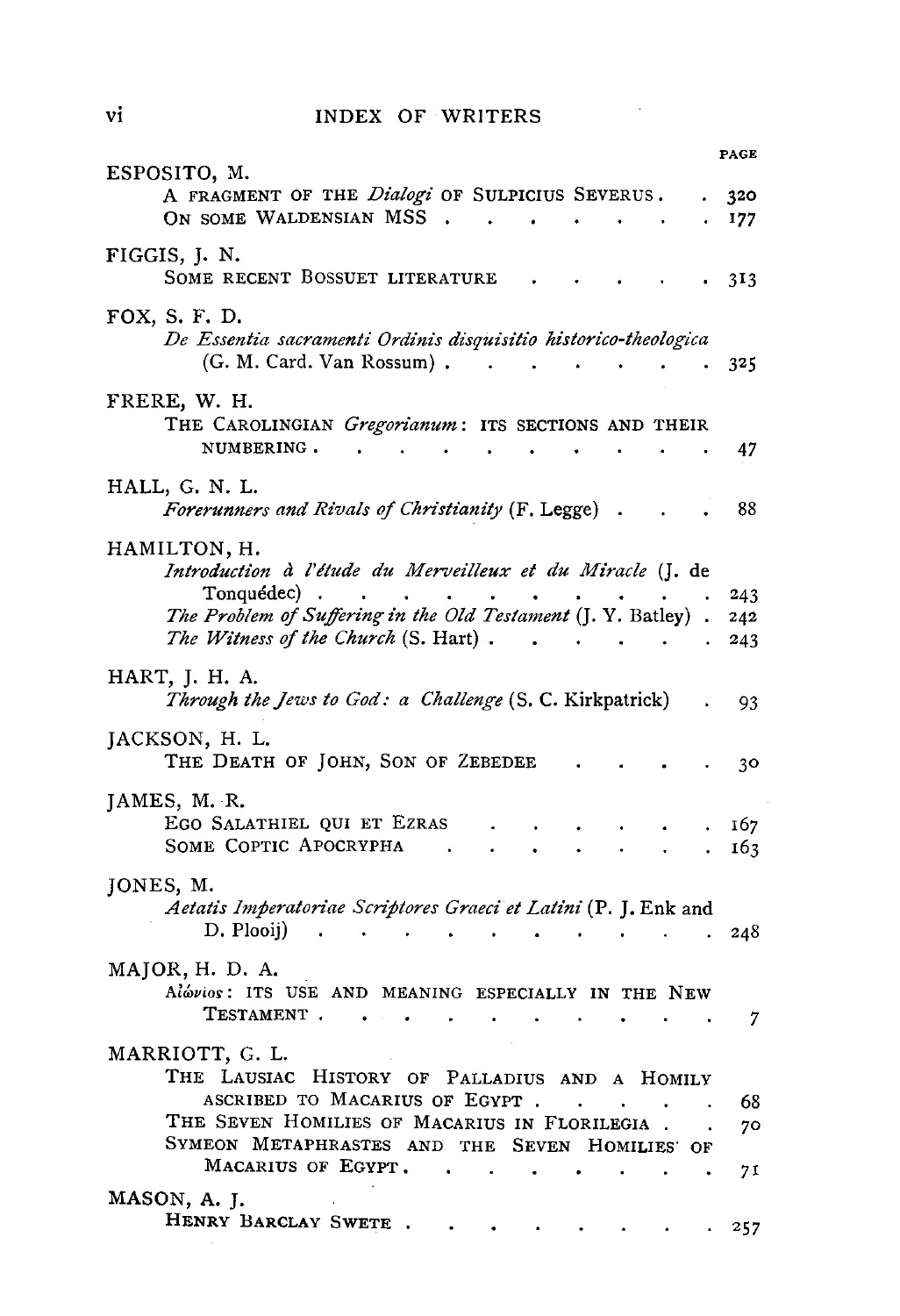INDEX OF WRITERS vii

| MERCATI, G.                                                                                                                   | PAGE       |
|-------------------------------------------------------------------------------------------------------------------------------|------------|
| A PARALLEL TO A COPTIC SERMON ON THE NATIVITY                                                                                 | 315        |
| MOFFATT, J.<br>PHILIPPIANS ii 26 AND 2 TIM. iv 13.<br>THE RESURRECTION OF THE FLESH                                           | 311<br>311 |
| MOZLEY, J. K.                                                                                                                 |            |
| The Church and the New Knowledge (E. M. Caillard)<br>OMAN, J.                                                                 | 83         |
| <i>Essays in Orthodoxy</i> (O. C. Quick)<br>Group Theories of Religion and the Religion of the Individual                     | 246        |
| (C. C. J. Webb)<br>Nature, Miracle, and Sin (T. A. Lacey)                                                                     | 244<br>245 |
| ROBINSON, J. A.<br>EDMUND BISHOP                                                                                              | 97         |
| ROBSON, E. I.<br>COMPOSITION AND DICTATION IN NEW TESTAMENT BOOKS                                                             | 288        |
| SLOMAN, A.<br>'BLESSED ARE THE POOR IN SPIRIT'                                                                                | 34         |
| SMITH, H.                                                                                                                     |            |
| NOTES ON CATENAE ON MATTHEW.<br>NOTES ON ORIGEN AND EUSEBIUS.                                                                 | 317<br>77  |
| SOUTER, A.<br>Un Commento a Giobbe di Giuliano di Eclana (A. Vaccari)<br>QUOTATIONS FROM THE EPISTLES OF ST PAUL IN ST HILARY | 336        |
| ON THE PSALMS.<br>$\sim$<br>$\bullet$<br>THE SOURCES OF SEDULIUS SCOTTUS' Collectaneum ON THE                                 | 73         |
| EPISTLES OF ST PAUL<br>$\overline{a}$<br>SRAWLEY, J. H.                                                                       | 184        |
| The so-called Egyptian Church Order (R. H. Connolly).                                                                         | 229        |
| STEWART, H. F.<br>Concerning Prayer: its nature, its difficulties, its value (H. B.                                           |            |
| Streeter and others)<br>Form and Content in the Christian Tradition (W. Sanday and                                            | 79         |
| N. P. Williams)<br>$\ddot{\phantom{0}}$<br>Self-training in Prayer (A. H. McNeile).                                           | 323<br>82  |
| SWETE, H. B.                                                                                                                  |            |
| THE FAITHFUL SAYINGS<br>THE RESURRECTION OF THE FLESH                                                                         | 1<br>135   |
| The Ministry in the Church in relation to Prophecy and Spiritual<br>Gifts (H. J. Wotherspoon)<br>$\bullet$                    | 235        |
| Reconciliation between God and Man (W. J. Sparrow-Simpson)                                                                    | 237        |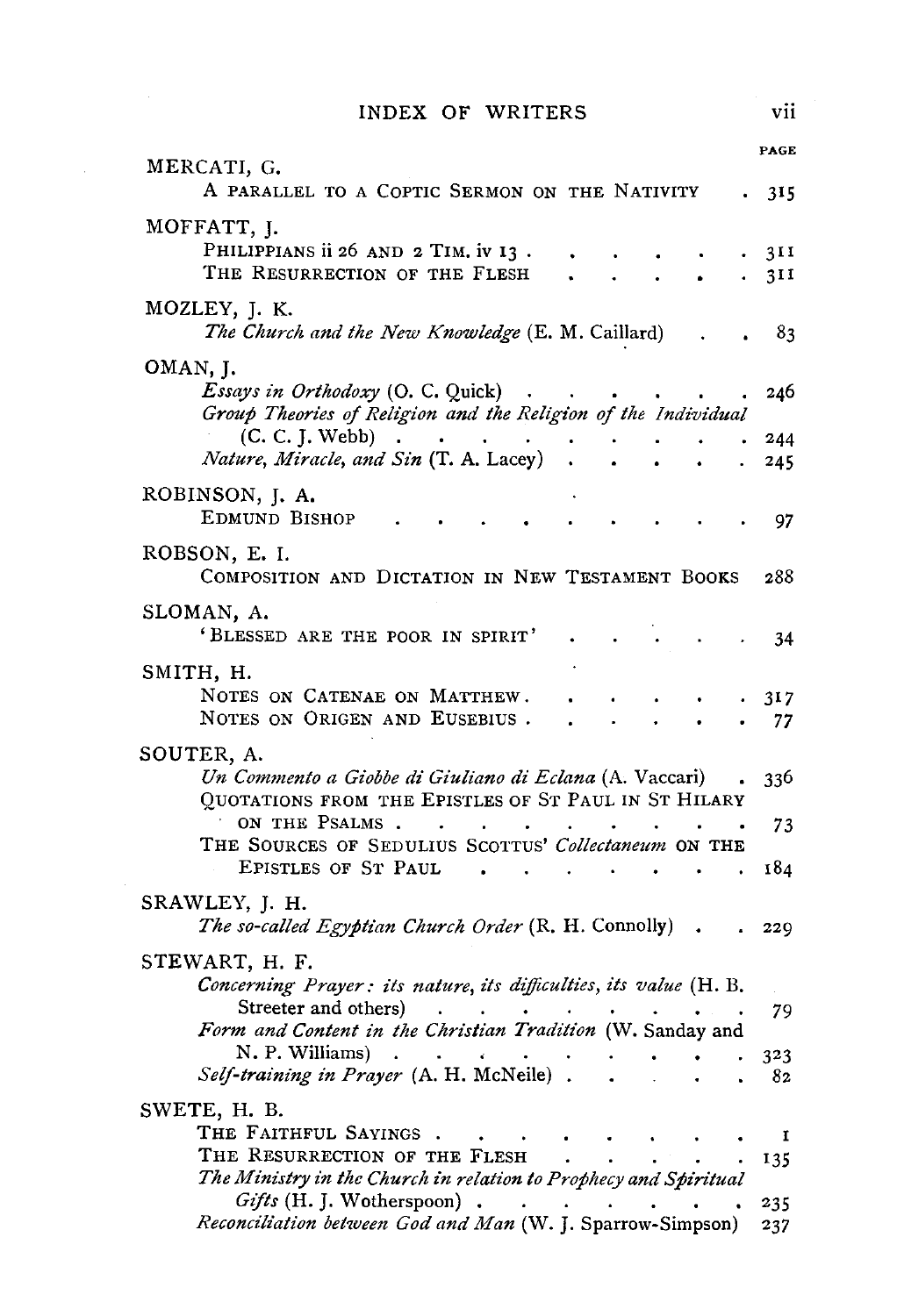# viii INDEX OF WRITERS

|                                                                                          |  |  | <b>PAGE</b> |  |
|------------------------------------------------------------------------------------------|--|--|-------------|--|
| TURNER, C. H.<br>THE EARLY EPISCOPAL LISTS: III, IV                                      |  |  | . 103       |  |
| VALENTINE-RICHARDS, A. V.<br>Novum Testamentum Graece (ed. A. Souter) 250                |  |  |             |  |
| WOOD, H. G.<br>The Divine Aspect of History (J. R. Mozley) 238                           |  |  |             |  |
| WORDSWORTH, C.<br>EXTRACTS FROM A GOSPEL LECTIONARY (OLD LATIN) OF<br>THE SPANISH CHURCH |  |  | 169         |  |
| WRIGHT, A.<br>WAS JUDAS ISCARIOT 'THE FIRST OF THE TWELVE'?.                             |  |  | 32          |  |

 $\sim$   $\sim$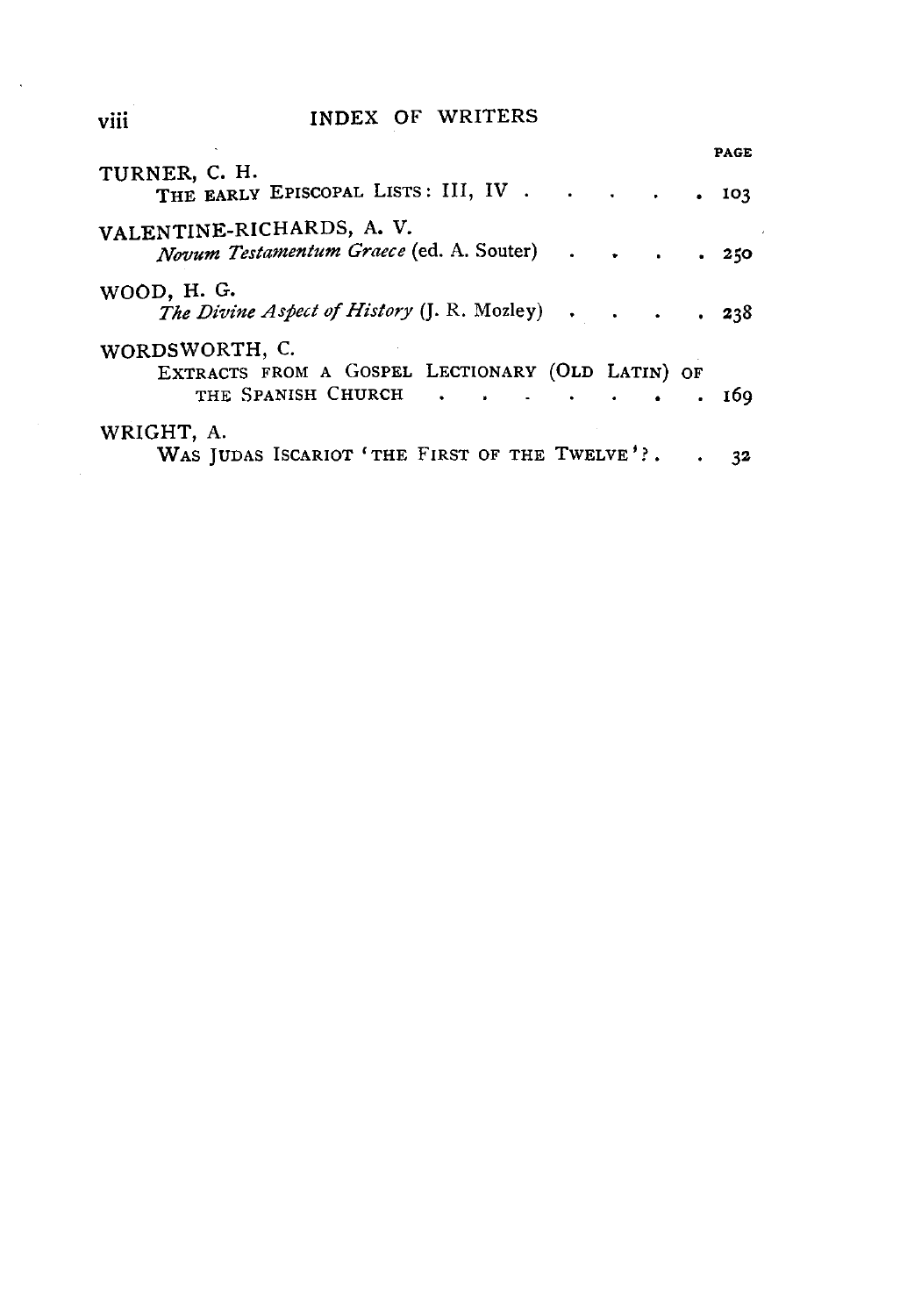# II

# **INDEX OF ARTICLES**

| PAGE                                                                                                                                                                               |  |
|------------------------------------------------------------------------------------------------------------------------------------------------------------------------------------|--|
| ARTICLES:                                                                                                                                                                          |  |
| EDMUND BISHOP. By J. A. Robinson.<br>97                                                                                                                                            |  |
| THE EARLY EPISCOPAL LISTS: III, IV. By C. H. Turner<br>103                                                                                                                         |  |
| HENRY BARCLAY SWETE. By A. J. Mason.<br>257                                                                                                                                        |  |
| CHRONICLE:                                                                                                                                                                         |  |
| OLD TESTAMENT LITERATURE. By S. A. Cook.<br>339                                                                                                                                    |  |
| NOTES AND STUDIES:<br>ABILENE, THE JEWISH HERODS, AND ST LUKE. By H. S.<br>Cronin.<br>147<br>$\bullet$                                                                             |  |
| Alwvios: ITS USE AND MEANING ESPECIALLY IN<br>THE NEW                                                                                                                              |  |
| TESTAMENT. By H.D. A. Major<br>$\sim$<br>7                                                                                                                                         |  |
| APOCRYPHA, SOME COPTIC. By M.R. James<br>163<br>$\ddot{\phantom{a}}$<br>$\bullet$                                                                                                  |  |
| 'BLESSED ARE THE POOR IN SPIRIT.' By A. Sloman<br>34                                                                                                                               |  |
| BOSSUET LITERATURE, SOME RECENT. By J. N. Figgis.<br>313<br>$\ddot{\phantom{0}}$                                                                                                   |  |
| CATENAE ON MATTHEW, NOTES ON. By H. Smith.<br>317                                                                                                                                  |  |
| COMPOSITION AND DICTATION OF THE NEW TESTAMENT                                                                                                                                     |  |
| By E. I. Robson<br>288<br>Books.<br>$\ddot{\phantom{0}}$<br>$\bullet$ .<br><br><br><br><br><br><br><br><br><br><br><br><br><br><br>٠<br>$\bullet$<br>$\ddot{\phantom{0}}$          |  |
| COPTIC APOCRYPHA, SOME. By M. R. James<br>163<br>$\sim$<br>$\sim$                                                                                                                  |  |
| COPTIC SERMON ON THE NATIVITY, A PARALLEL TO A.<br>By                                                                                                                              |  |
| G. Mercati<br>$\sim$<br>315                                                                                                                                                        |  |
| DEATH OF JOHN, SON OF ZEBEDEE, THE. By H. L. Jackson.<br>30                                                                                                                        |  |
| Dialogi OF SULPICIUS SEVERUS, A FRAGMENT OF THE.<br>By                                                                                                                             |  |
| M. Esposito.<br>320                                                                                                                                                                |  |
| Didascalia Apostolorum IN GREEK, FRAGMENTS OF THE.<br>Bv<br>J. V. Bartlet.<br>$\cdot$ $\cdot$ $\cdot$ $\cdot$ $\cdot$<br>$\overline{\phantom{a}}$<br>$\bullet$<br>301<br>$\bullet$ |  |
| EGO SALATHIEL QUI ET EZRAS. By M. R. James.<br>167<br>$\bullet$                                                                                                                    |  |
| EUSEBIUS, NOTES ON ORIGEN AND. By H. Smith.<br>$\sim 100$<br>77                                                                                                                    |  |
| FAITHFUL SAYINGS, THE. By H. B. Swete<br>$\ddot{\phantom{a}}$<br>1<br>$\bullet$                                                                                                    |  |
| GOSPEL LECTIONARY (OLD LATIN) OF THE SPANISH CHURCH,                                                                                                                               |  |
| EXTRACTS FROM A. By C. Wordsworth<br>169                                                                                                                                           |  |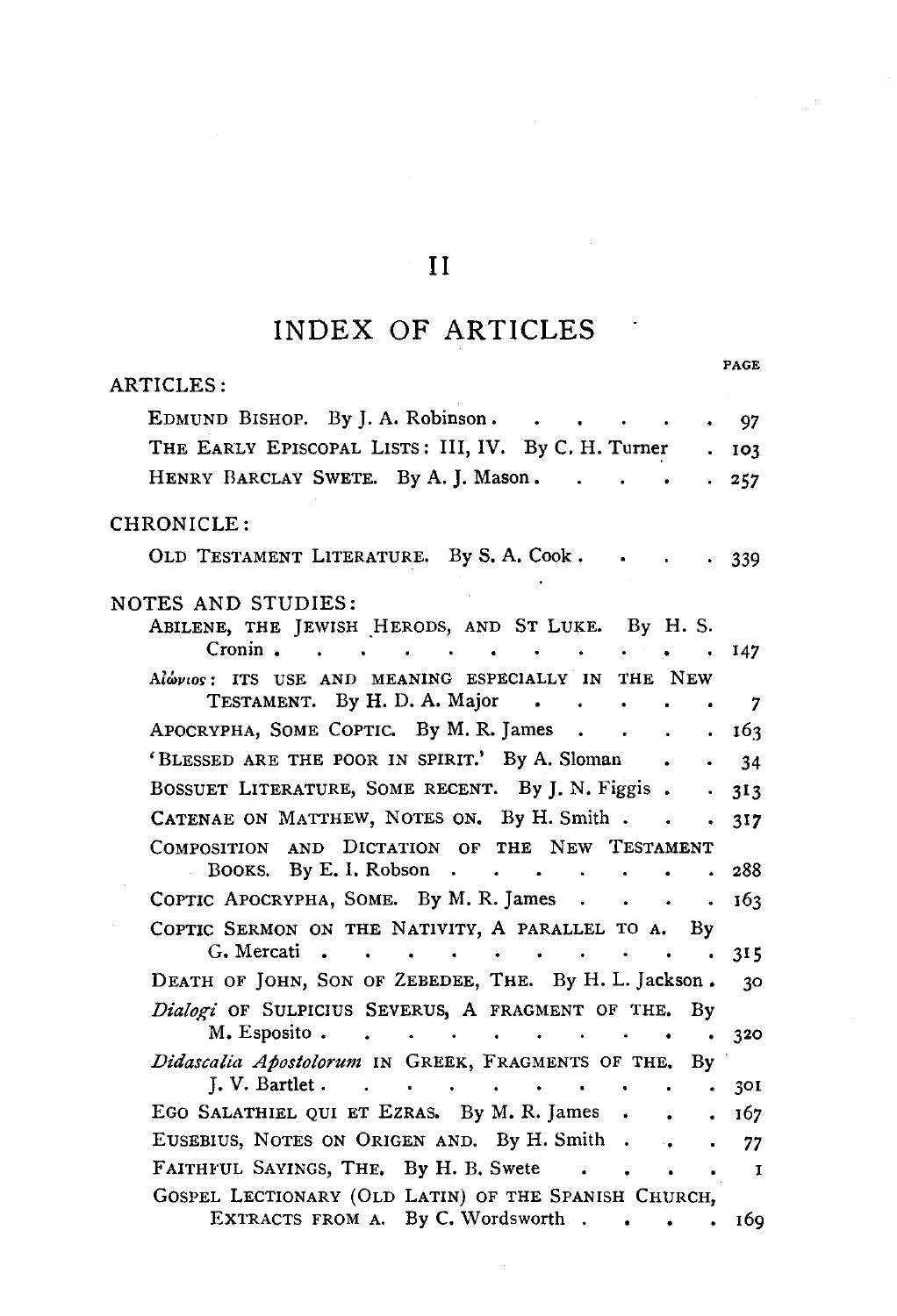| NOTES AND STUDIES (continued):                                                                                                                                                           | PAGE |
|------------------------------------------------------------------------------------------------------------------------------------------------------------------------------------------|------|
| Gregorianum, THE CAROLINGIAN: ITS SECTIONS AND THEIR<br>NUMBERING. By W. H. Frere                                                                                                        | 47   |
| ST HILARY ON THE PSALMS, QUOTATIONS FROM THE EPISTLES<br>OF ST PAUL IN. By A. Souter<br>$\sim$ $\sim$ $\sim$                                                                             | 73   |
| ST JOHN AND THE ROBBER, THE STORY OF. By G. W.<br>Butterworth.<br>the contract of the contract of the contract of<br>$\ddot{\phantom{0}}$                                                | 141  |
| JUDAS ISCARIOT 'THE FIRST OF THE TWELVE'?, WAS. By<br>A. Wright                                                                                                                          | 32   |
| LAUSIAC HISTORY OF PALLADIUS AND A HOMILY ASCRIBED TO<br>MACARIUS OF EGYPT. By G. L. Marriott.                                                                                           | 68   |
| LUCAN HYMNS OF THE NATIVITY IN THEIR ORIGINAL LANGUAGE,<br>THE TEN. By R.A. Aytoun.                                                                                                      | 274  |
| MACARIUS, THE SEVEN HOMILIES OF, IN FLORILEGIA. By<br>G. L. Marriott                                                                                                                     | 70   |
| MACARIUS, SYMEON METAPHRASTES AND THE SEVEN HOMILIES<br>OF. By G. L. Marriott                                                                                                            | 71   |
| NECHO II, THE SYRIAN CAMPAIGN OF. By L. E. Binns.                                                                                                                                        | 36   |
| NEW TESTAMENT BOOKS, COMPOSITION AND DICTATION IN.<br>By E. I. Robson $\cdot$ $\cdot$ $\cdot$ $\cdot$ $\cdot$<br>a.                                                                      | 288  |
| ORDINATION PRAYERS OF HIPPOLYTUS, THE. By R. H. Connolly                                                                                                                                 | 55   |
| ORIGEN AND EUSEBIUS, NOTES ON. By H. Smith .<br><b>Contract Contract Street</b><br>$\ddot{\phantom{a}}$                                                                                  | 77   |
| PHILIPPIANS ii 26 AND 2 TIM. iv 13. By J. Moffatt                                                                                                                                        | 3II  |
| PHILO ON EDUCATION. By F. H. Colson<br>$\ddot{\phantom{a}}$                                                                                                                              | 151  |
| PRAYER BOOK PSALTER, REVISION OF THE. By W. E. Barnes.                                                                                                                                   | - 61 |
| PSALM ii 12, THE TEXT OF. By W. E. Barnes.                                                                                                                                               | 24   |
| RESURRECTION OF THE FLESH, THE. By H. B. Swete                                                                                                                                           | 135  |
| RESURRECTION OF THE FLESH, THE. By J. Moffatt                                                                                                                                            | 311  |
| SEDULIUS SCOTTUS' Collectaneum ON THE EPISTLES OF ST PAUL,                                                                                                                               |      |
| THE SOURCES OF. By A. Souter<br>the contract of the contract of the contract of<br>$\mathbf{r}$                                                                                          | 184  |
| SELAH-SOME FACTS AND A SUGGESTION. By W. E. Barnes<br>$\sim$                                                                                                                             | 263  |
| SULPICIUS SEVERUS, A FRAGMENT OF THE Dialogi OF.<br>Bv<br>M. Esposito<br>$\bullet$<br>$\bullet$ . $\bullet$ .<br>$\epsilon_{\rm{max}}$ , $\epsilon_{\rm{max}}$<br>$\bullet$<br>$\bullet$ | 320  |
| SYMEON METAPHRASTES AND THE SEVEN HOMILIES<br>OF                                                                                                                                         |      |
| MACARIUS OF EGYPT. By G. L. Marriott<br>$\ddot{\phantom{0}}$                                                                                                                             | 71   |
| Te decet laus. By R. H. Connolly<br>$\bullet$ . $\bullet$ .                                                                                                                              | 59   |
| I TIMOTHY, A NEW FIFTH-SIXTH CENTURY FRAGMENT OF.                                                                                                                                        |      |
| By J. V. Bartlet<br>$\ddot{\phantom{0}}$                                                                                                                                                 | 309  |
| 2 TIM. iv 13, PHIL. ii 26 AND. By J. Moffatt.<br>$\sim$<br>$\sim$                                                                                                                        | 311  |
| $\mathcal{L}_{\text{max}}$ .<br>WALDENSIAN MSS, SOME. By M. Esposito                                                                                                                     | 177  |

 $\Delta \phi = 0.0000$  and  $\Delta \phi = 0.0000$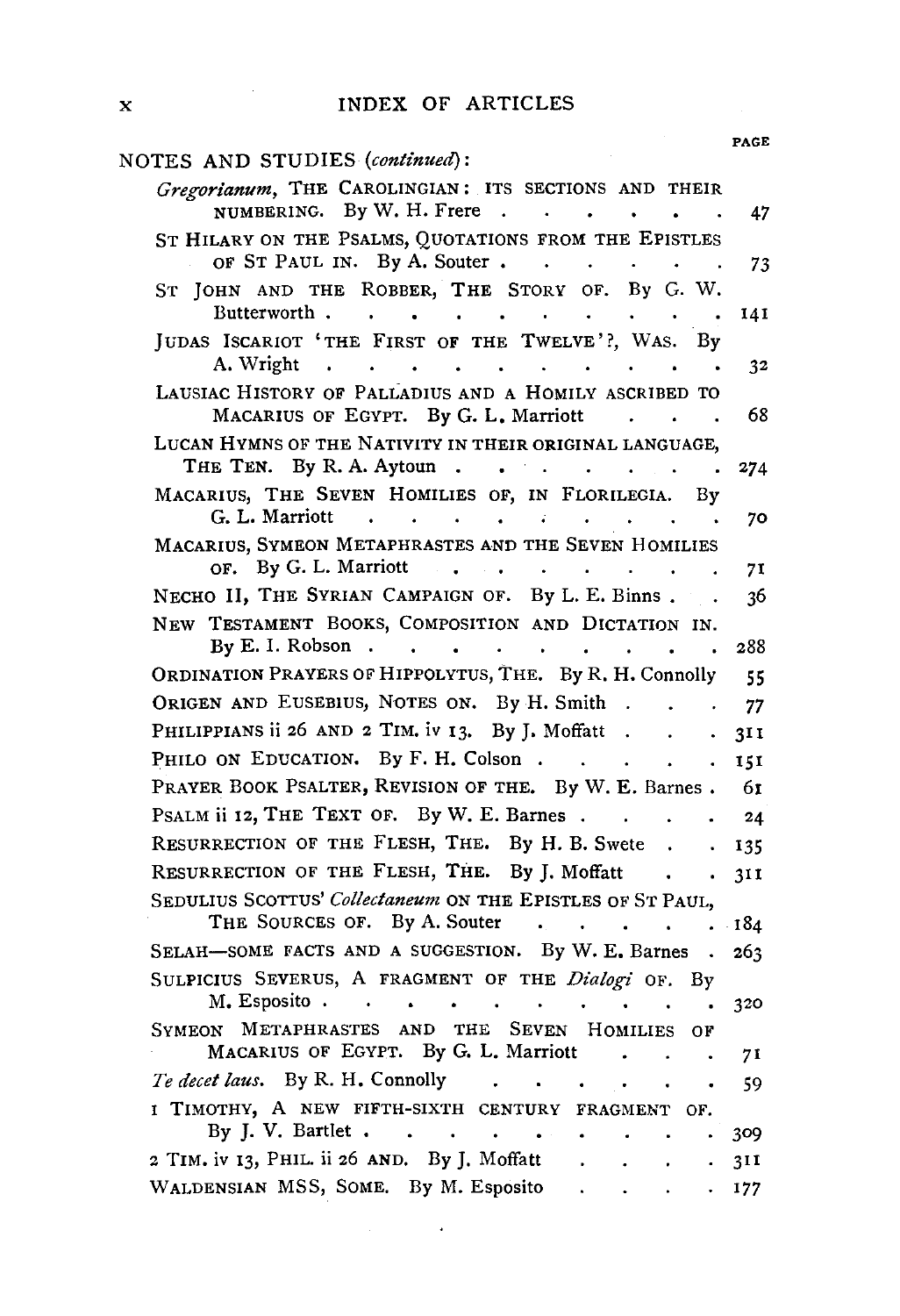# $\overline{III}$

 $\ddot{\phantom{0}}$ 

# INDEX OF AUTHORS AND BOOKS REVIEWED OR NOTICED

----

|                                                                             | i ave          |
|-----------------------------------------------------------------------------|----------------|
| Apocalypse of Paul                                                          | 165            |
| Apocalypse of Zephaniah                                                     | 164            |
| BARTON, G. A. Archaeology and the Bible.                                    | 339            |
| BATLEY, J. Y. The Problem of Suffering in the Old Testament                 | 242            |
| <b>BOSSUET</b> Correspondance                                               | 314            |
| BRUNETIÈRE, F. Bossuet                                                      | 313            |
| BUDGE, E. A. W. Coptic Texts from British Museum MSS                        | 163            |
| CAILLARD, E. M. The Church and the New Knowledge                            | 8 <sub>3</sub> |
| Catenae on St Matthew                                                       | 317            |
| Connecticut Academy Transactions, May 1915                                  | 346            |
| CONNOLLY, R. H. The so-called Egyptian Church Order                         | 229            |
| CREELMAN, H. Introduction to the Old Testament                              | 344            |
| DAHL, G. The Materials for the History of Dor.                              | 346            |
| DAVIDSON, A. B. Introductory Hebrew Grammar (ed. J. E. McFadyen)            | 349            |
| Didascalia Apostolorum                                                      | 301            |
| DIMIER, L. Bossuet                                                          | 313            |
| Egyptian Church Order                                                       | 229            |
| ENK, P. J., and D. PLOOIJ. Aetatis Imperatoriae Scriptores Graeci et Latini | 248            |
| 4 Esdras                                                                    | 167            |
| FRIDRICHSEN, A. Hagios-Qadoš.                                               | 345            |
| GAENSSLE, C. The Helrew Particle: 708                                       | 349            |
| GIBSON, M. D. The Commentaries of Isho'dad of Merv                          | 252            |
| Gregorian Sacramentary                                                      | 47             |
| ST GREGORY OF NYSSA. The Life of St Macrina.                                | 87             |
| HANDCOCK, P. S. P. The Archaeology of the Holy Land                         | 340            |
| HART, S. The Witness of the Church.                                         | 243            |
| HARWELL, R. R. The Principal Versions of Baruch.                            | 347            |
| ST HILARY. On the Psalms                                                    | 73             |
| HOLLAND, H. S. and others. New Tracts on the Creed                          | 83             |
| INGOLDE. Bossuet et le Jansénisme                                           | 313            |
| ST IRENAEUS. Against the Heresies                                           | 88             |
| ISHO'DAD OF MERV. Commentaries on the Pauline Epistles.                     | 252            |
| JACOBSEN, J. Om Den Gammeltestamentlige Theologi' som Theologisk            |                |
| Disciplin                                                                   | 349            |
| Job                                                                         | 347            |
| Journal of the Manchester Egyptian and Oriental Society, 1915-16            | 345            |
| JULIAN OF AECLANUM. Comment. on Job                                         | 336            |
| KIRKPATRICK, S. C. Through the Jews to God                                  | 93             |
| LACEY, T. A. Nature, Miracle, and Sin                                       | 245            |
|                                                                             |                |